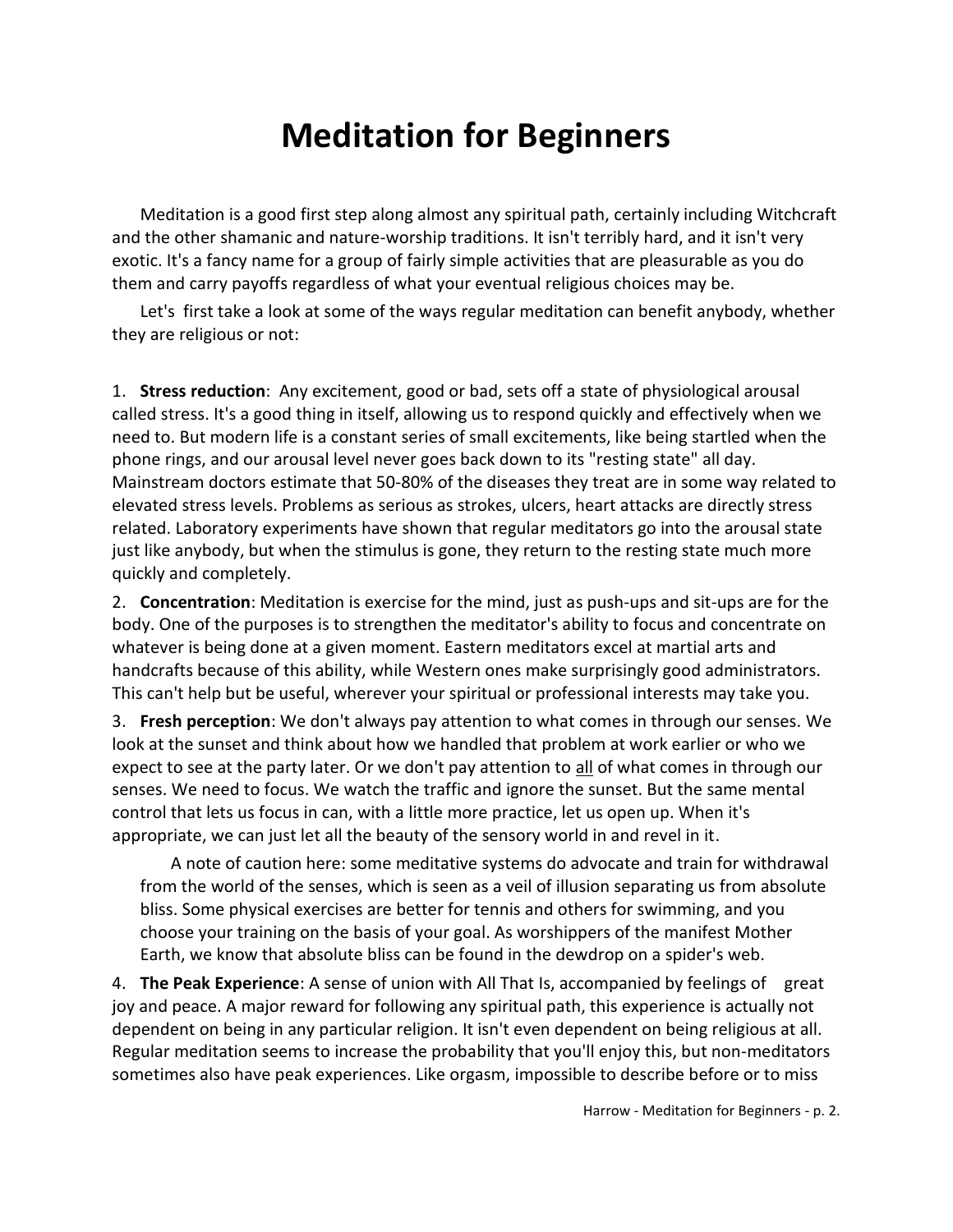afterwards, and very, very good. Try it, you'll like it.

As you can see, all of these benefits are irrelevant to whether you decide to pursue the Craft. So even if you should decide that you really wanted a convent rather than a coven, you will not have wasted your time. But if you do get into the Craft, you'll soon find yourself doing things like pathworking (guided fantasy), tranceworking, divination, healing. All of these are easier and come more naturally to a mind trained by meditation.

At this point, it's time to stop talking about it and start doing it. Here are a couple of starting points;

1. **Body Work** There are many well-developed methods, and you can probably find good teachers for things like Tai Chi or Hatha Yoga near your home. Right now, here's something much more basic. Start with your right arm and tense it up. Make a fist, pull it as tight as you can. Hold it for a few seconds. Then, very suddenly, release it. Let it drop like the arm of a rag doll into your lap. Feel the increased relaxation and the increased energy flow in your arm.

Next time, instead of sitting in a chair with a book, try the same thing while lying flat on the floor. You'll be able to repeat the process not only in all four limbs, but in most parts of your body. It's a good warmup for the more mental types of meditation, or you can use it if you have trouble falling asleep. On a high stress job, you can do this with just your shoulders while sitting at your desk. Nobody will notice, and you'll break the stress cycle.

2. **Breath Counting**: Classically, you sit comfortably for ten or more minutes, breathe slowly and deeply, and count from one to four, one number for each breath, again and again. If your attention wanders, just bring it gently back to your slow counting. This calms you and gives you practice in concentration.

A Pagan adaptation of this practice would be to think "air, fire, water, earth," instead of "one, two, three, four." You can then practice visualizing the elemental colors, or a picture for each element (e.g. hang gliders, a campfire, breaking waves, a rock face). You will be reinforcing your attunement to the elements each time.

3. **Mindfulness**: The most basic one. Just observe the flow of your thoughts passively. Do not follow your thoughts nor associate to them, just let them go. The classical visualizations for this are a stream with logs drifting down it or a pond with bubbles rising slowly to the surface. Again, this will strengthen your power of concentration. It will also increase your selfawareness.

4. **Contemplation**: Choose an object and spend ten minutes a day simply looking at it. Don't describe it verbally, don't associate to it, just look at it. You'll be using the same object for several weeks at a time, so choose something that will last, like a rock rather than a flower. This trains your sensory awareness.

One Pagan adaptation would be to use one of your working tools, which would help you attune to that tool much better. Or, if you want to work on your visualization, try doing two ten minute periods per day, one with your chosen object and one without.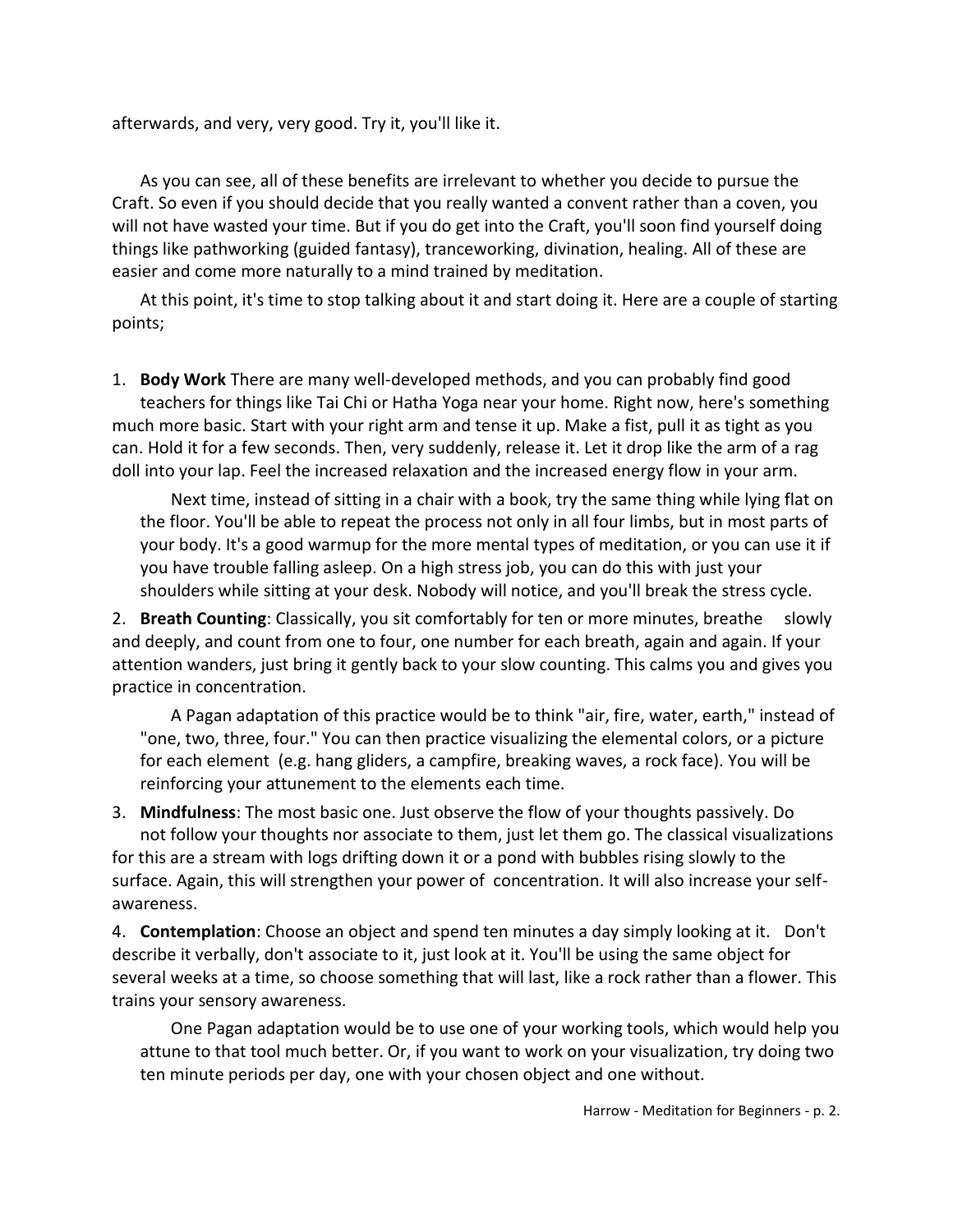5. **Mantra Meditation**: This is the form everybody has heard about. You choose a short phrase and repeat it to yourself for ten minutes a day. It trains us to shut up the "inner dialogue" that most of us have going on at all times, so that we can really listen to each. other or look at the sunset. Opinion seems to be divided about whether to use a nonsense phrase or one of special personal significance.

If you are curious about why and how meditation seems to work, I'm providing a short reading list. Just remember that the theory is pretty useless without the practice. In other words, don't just read, meditate.

## Brief Reading List on Meditation

Johnson, Willard. *Riding the Ox Home.* Boston, Beacon, 1987

More of the background, history and philosophy, less practical advice for beginning meditatiors. I particularly love this book for its presentation of the "ox herding" pictures, a traditional series of illustrations of the meditative process.

LeShan, Lawrence. *How to Meditate*. Boston: Little Brown, 1974.

The most important source for this article. Dr. LeShan is a practicing psychotherapist, a student of parapsychology, and a teacher of meditation and psychic healing. Very down to earth and practical approach.

Mariechild, Diane. *Mother Wit: A Feminist Guide to Psychic Development*. Trumansburg, N.Y.: The Crossing Press, 1981.

Much of the best Pagan materials have been coming out labelled "for women." Men are either going to have to adapt this stuff for themselves, as women have done for years, or deprive themselves of excellent sources like this book. A cookbook - many, many exercises - and a fine one.

Rush, Anne Kent. *Getting Clear: Body Work for Women* New York: Random House, 1973.

As above not really just for women. An excellent summary of body approaches, exercise, breathing, massage, nutrition and more. Gentle feelings.